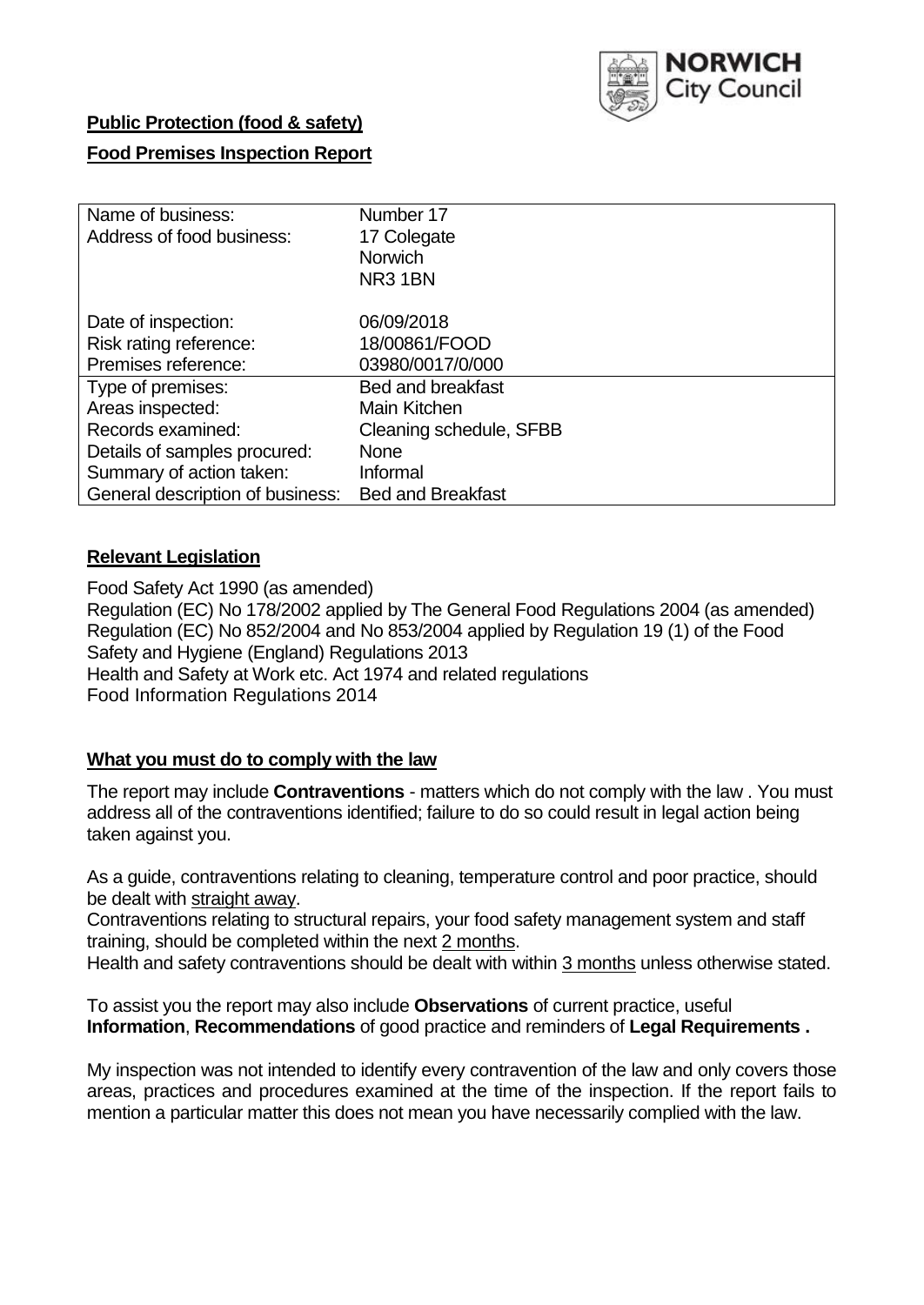# **FOOD SAFETY**

### **How we calculate your Food Hygiene Rating:**

The food safety section has been divided into the three areas which you are scored against for the hygiene rating: 1. food hygiene and safety procedures, 2. structural requirements and 3. confidence in management/control procedures. Each section begins with a summary of what was observed and the score you have been given. Details of how these scores combine to produce your overall food hygiene rating are shown in the table.

| <b>Compliance Area</b>                     |          |                  |           | <b>You Score</b> |                |    |           |    |                |  |  |
|--------------------------------------------|----------|------------------|-----------|------------------|----------------|----|-----------|----|----------------|--|--|
| Food Hygiene and Safety                    |          |                  |           | 0                | 5              | 10 | 15        | 20 | 25             |  |  |
| <b>Structure and Cleaning</b>              |          |                  | $\Omega$  | 5                | 10             | 15 | 20        | 25 |                |  |  |
| Confidence in management & control systems |          |                  | $\Omega$  | 5                | 10             | 15 | 20        | 30 |                |  |  |
|                                            |          |                  |           |                  |                |    |           |    |                |  |  |
| <b>Your Total score</b>                    | $0 - 15$ | 20               | $25 - 30$ |                  | $35 - 40$      |    | $45 - 50$ |    | > 50           |  |  |
| <b>Your Worst score</b>                    | 5        | 10 <sup>10</sup> | 10        |                  | 15             |    | 20        |    | $\blacksquare$ |  |  |
|                                            |          |                  |           |                  |                |    |           |    |                |  |  |
| <b>Your Rating is</b>                      | 5        | 4                | 3         |                  | $\overline{2}$ |    |           |    | $\overline{0}$ |  |  |

Your Food Hygiene Rating is 5 - a very good standard



# **1. Food Hygiene and Safety**

Food hygiene standards are high. You demonstrated a very good standard of compliance with legal requirements. You have safe food handling practices and procedures and all the necessary control measures to prevent cross-contamination are in place. Some minor contraventions require your attention. **(Score 5)**

I was pleased to see:

- temperatures in fridges were regularly monitored
- stock control procedures were in place
- the hand wash basin was fully stocked with liquid soap and paper towels

# **2. Structure and Cleaning**

The structure facilities and standard of cleaning and maintenance are all of a good standard and only minor repairs and/or improvements are required. Pest control and waste disposal provisions are adequate. The minor contraventions require your attention. **(Score 5)**

## Cleaning of Structure